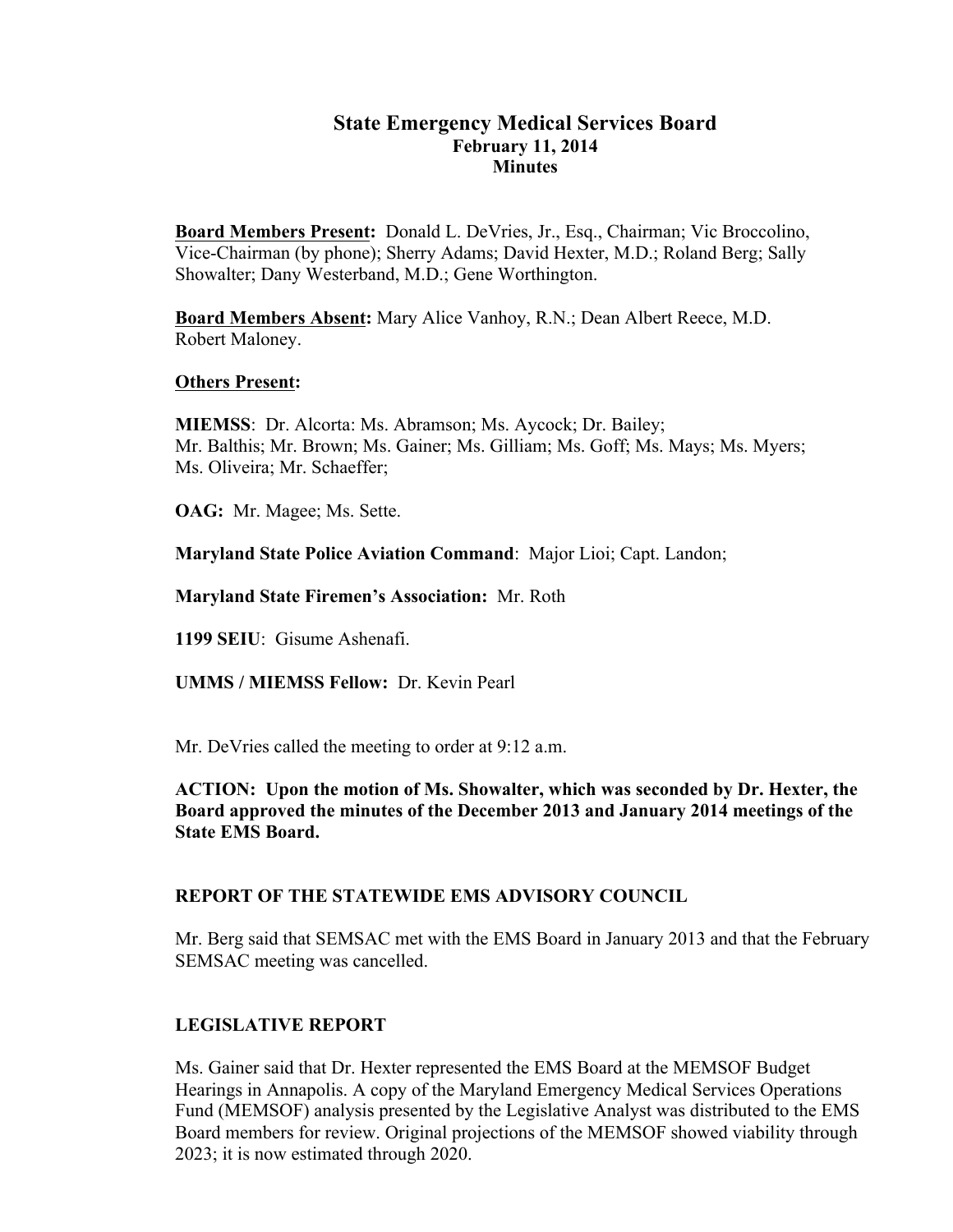The Legislative Analyst recommended an audit be performed on the reporting discrepancies in MSPAC mission numbers.

House Bill 534 Maryland Intrastate Compact Assistance Bill hearing is scheduled for February 27, 2013.

House Bill 1313, requiring MIEMSS to conduct a study on the potential for development of mobile integrated health care services in the State (expansion of scope of practice to encompass Community Paramedicine) is scheduled for March 6, 2013.

Mr. DeVries thanked Dr. Hexter for representing the EMS Board at the hearings. Dr. Hexter added that in his presentation to the Committee he noted that the recent report card issued by the American College of Emergency Medicine, Maryland scored an "A" and was ranked #1 in the nation in Quality and Patient Safety.

Mr. Worthington questioned why the "Widows and Orphans Fund" is now coming out of the MEMSOF when it has historically come from General Funds. Ms. Abramson will inquire with DBM.

## **SHOCK TRAUMA CENTER REPORT –** No Report

## **EXECUTIVE DIRECTOR'S REPORT**

Dr. Alcorta said as Co-Acting Executive Directors, he and Ms. Gainer will be alternating responsibility for the Executive Directors report to the EMS Board.

eMEDS®. Dr. Alcorta reported the eMEDS® implementations continue statewide, for both public safety and commercial services. Prince George's County migrated to eMEDS® in January. MIEMSS continues efforts to import legacy data from other electronic Patient Care Reports (ePCRs) vendors into the new Maryland system. MIEMSS continues to work with Montgomery County on their anticipated move to eMEDS®.

Shortages of Intravenous Fluids. Dr. Alcorta said the Food and Drug Administration (FDA) is reporting a severe shortage of IV fluids across the nation-particularly 0.9% sodium chloride (normal saline). The cause of the shortage is being compounded by increased demand during flu season and recent issues with manufacturer s. MIEMSS has issued an awareness memo to hospitals and EMS Operations.

Early dispatch directed CPR. Based on recommendations from the Cardiac Arrest Steering Committee (CSAC), MIEMSS has issued a memo to Public Safety Answering Points (PSAPS), EMS Operational Programs (EMSOPS) and state / jurisdictional Medical Directors indicating the dispatch specific areas where expediting interrogation and rapidly moving to dispatch directed CPR can significantly extend the resuscitation success window. MIEMSS is also working with some PSAPS in updating their versions of "Medical Priority Dispatch" to 12.2 or 13.0 when available.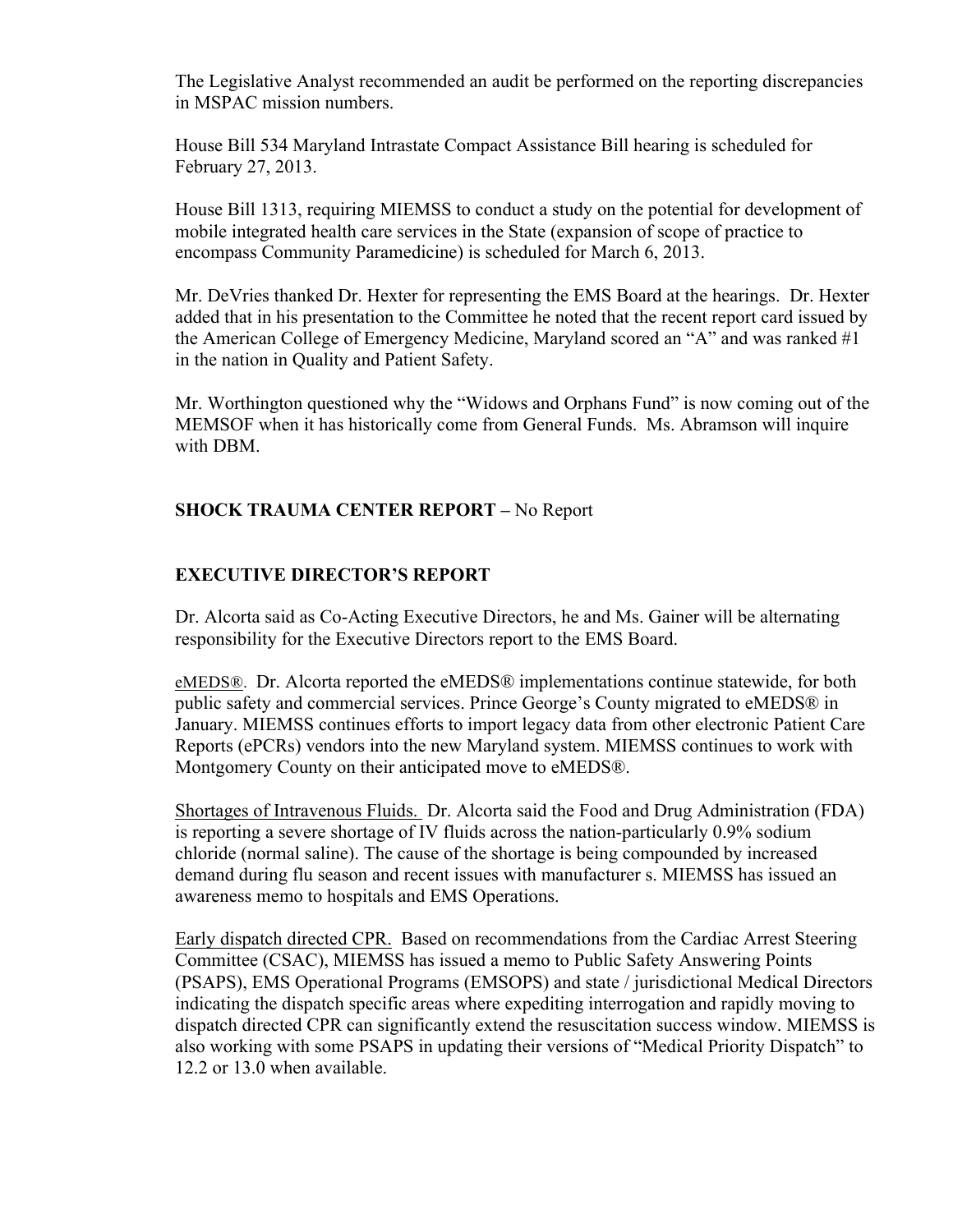Active Assailant Incident Workgroup. At the request of the Governor's Office of Homeland Security, MIEMSS and the Maryland State Police (MSP) convened an interdisciplinary work group to investigate current literature on assailants causing or threating harm with a firearm or explosive device. This workgroup will develop general guidelines for response, make suggestions to ensure adequate levels of protection, develop consistent learning objectives to guide response training across the state, and identify gaps and resources to address those deficiencies. Dr. Alcorta gave an overview of the response to the recent Howard County Mall incident involving a single assailant.

Mr. DeVries said that although the search for a new Executive Director for MIEMSS is still in progress, MIEMSS has excellent leadership with Ms. Gainer and Dr. Alcorta as interim Co-Executive Directors.

## **MSP AVIATION COMMAND UPDATE**

Major Lioi said the MSPAC appeared before the House Appropriations Committee and the Senate Budget and Taxation Committee on January 31st and February 4th, respectively, with our MEMSOF partners for the MEMSOF Budget Overview. The MSPAC briefed both Committees on the 2013 highlights, transition training status and the SIC hiring process. In addition, the MSPAC addressed mission data discrepancies that were reported to the DLS and the plan of action to reduce and/or eliminate those reporting discrepancies. By working with our partners at MIEMSS and having a Quality Review process, the goal of MSPAC is to ensure that all mission data is accurate, verifiable and consistently reported to all entities. Mission data pertaining to EMS missions and patient transports have already been reconciled with MIEMSS data. Major Lioi said MSPAC embraces the requested audit by the DLS Analyst.

Major Lioi reported that on January 27, 2014 Trooper 7 began the AW139 transition. Trooper 2 has repositioned from Andrews to Southern Maryland to cover missions, while the crew of Trooper 7 continue transition training at Andrews. The United States Park Police Aviation Unit, Eagle 1, will be covering the area vacated by Trooper 2. Ground School training has been completed and Trooper 7 pilots and medics began sortie mission training. It is anticipated that day time operations will commence in approximately 2 to 3 weeks and 24/7 operations should occur sometime in March.

Major Lioi said the MSPAC has received (115) applications for the SIC position with (12) completed interviews to date.

Major Lioi added that the ribbon cutting ceremony at Salisbury Section, which was postponed last week due to inclement weather, has tentatively been rescheduled for March 5, 2014.

Major Lioi said Lt Steve Connell, a MSPAC fixed wing pilot, will be Acting Director at MSPAC in lieu of Director Lovejoy's resignation.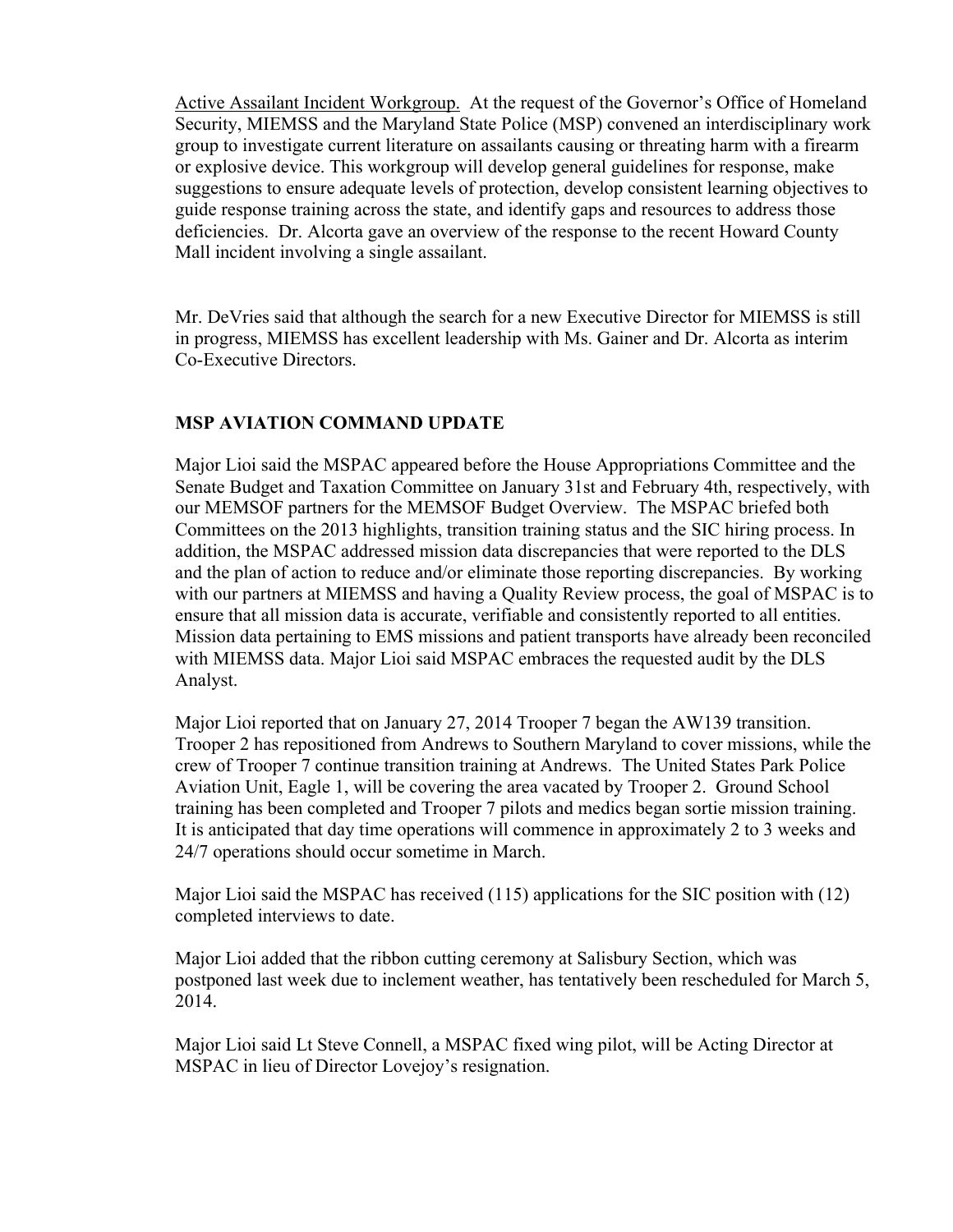## **MARYLAND STATE FIREMEN'S ASSOCIATION**

2<sup>nd</sup> Vice President Roth said the MEMSOF hearings in Annapolis went well and that all legislation being monitored by the MSFA can be found with position descriptions at www.msfaleg@msfa.org.

The MSFA is in support of the proposed bill requiring students take CPR and AED for credit before graduation. This may also inspire some students to go further and look in the direction of EMS.

The AMOS 508 Fund hearing is on February 13, 2014. MSFA is in favor of the Bill without amendments.

Mr. Roth thanked Ms. Gainer and Dr. Alcorta for their continued support of the MSFA. Mr. DeVries in turn, thanked the volunteers and the fire services as the backbone of the system.

## **NEW BUSINESS**

Educational Programs. Mr. Fiackos said that all Educational Programs are in compliance with reporting. Due to change in command and direction of the EMS program, Aberdeen Proving Ground has withdrawn their EMS Educational Program status.

Voluntary Ambulance Inspection Program (VAIP). Mr. Berg asked for EMS Board support in convening a subcommittee of SEMSAC to investigate and propose minimum standards for ambulances based on a scaled back VAIP. The subcommittee would be a collaborative effort with MSFA, medical directors, fire chiefs and JAC. This would assist in the formation of statewide Ambulance Strike Teams. Dr. Alcorta said, as of August 2013, approximately 15 counties participate in the VAIP.

# **OLD BUSINESS**

Incorporation by Reference: Maryland Medical Protocols. Mr. Magee said the regulation proposed by the EMS Board in August 2013 and published in the Maryland Register in November 1, 2013. The purpose of the regulation is to incorporate the 2013 Maryland Emergency Medical Protocols and the Maryland State Trauma Registry Data Dictionary for Burn Patients into the regulations. One comment was received from Calvert Memorial Hospital regarding the drive time rate from (30) minutes to (45) minutes to a Cardiac Intervention Center (CIC). Dr. Alcorta said that strategies are being drafted with Calvert County EMS collaboratively with Calvert Memorial Hospital to address the hospital's concerns. Dr. Alcorta added there is consensus throughout the rest of the state on the (45) minute drive time to a CIC.

## **ACTION: Upon the motion of Mr. Broccolino, which was seconded by Mr. Berg, the Board approved the Incorporation by Reference of the Maryland Medical Protocols.**

Specialty Care Transport (SCT) Regulation. Ms. Sette said the EMS Board previously approved the SCT regulation, but when the Board of Nursing (BON) finalized its regulation with a definition change; we now need to make the same change to the SCT Regulation to mirror the BON regulation. This is a technical change in the definition of medical direction for the Nurse or other health care provider other than EMS provider on the ambulance.